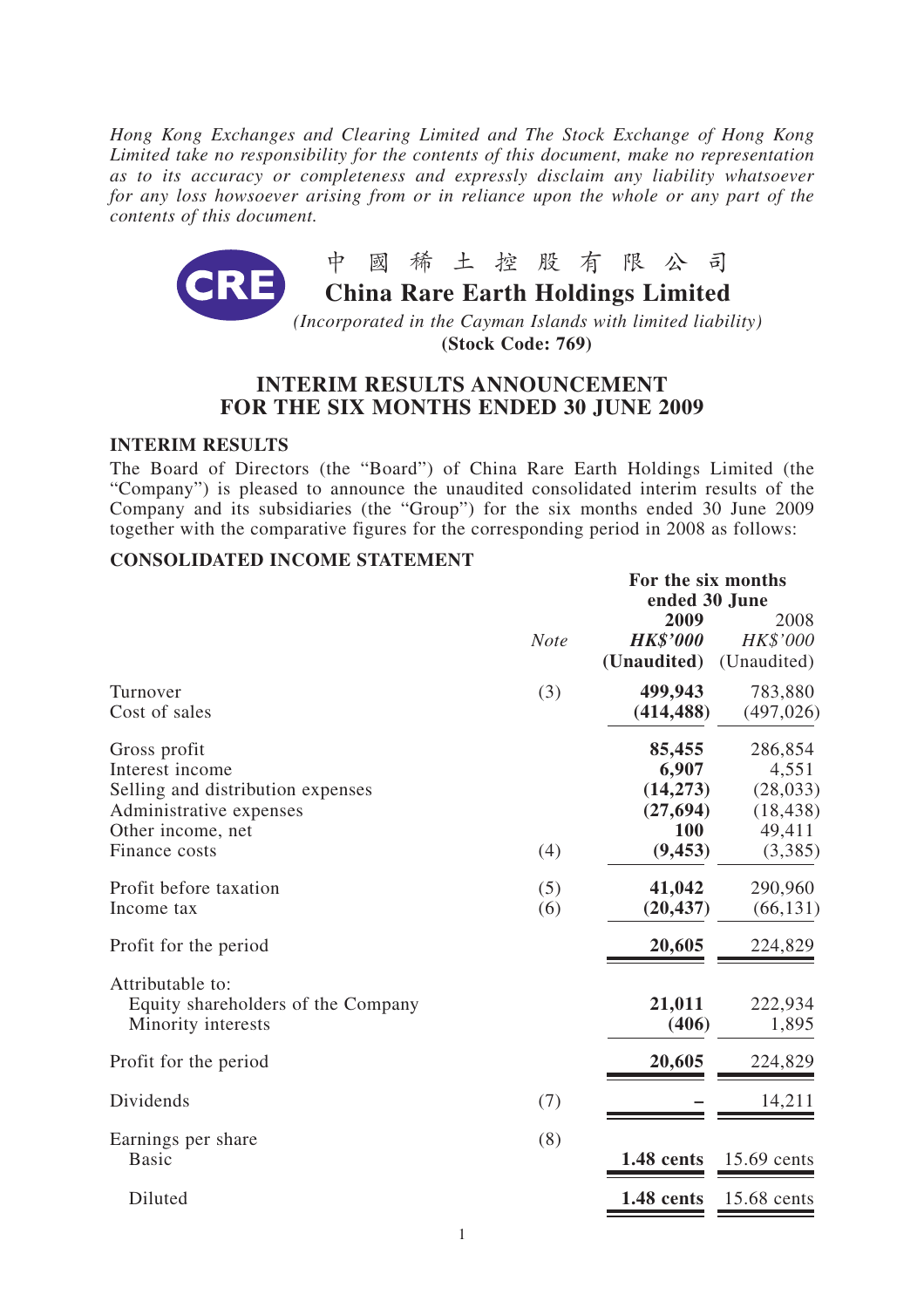# **CONSOLIDATED STATEMENT OF COMPREHENSIVE INCOME**

|                                               | For the six months      |          |  |
|-----------------------------------------------|-------------------------|----------|--|
|                                               | ended 30 June           |          |  |
|                                               | 2009                    | 2008     |  |
|                                               | <b>HK\$'000</b>         | HK\$'000 |  |
|                                               | (Unaudited) (Unaudited) |          |  |
| Profit for the period                         | 20,605                  | 224,829  |  |
| Other comprehensive income for the period:    |                         |          |  |
| Exchange differences on translation of        |                         |          |  |
| financial statements of overseas subsidiaries |                         | 99,160   |  |
| Total comprehensive income for the period     | 20,605                  | 323,989  |  |
| Attributable to:                              |                         |          |  |
| Equity shareholders of the Company            | 21,011                  | 320,195  |  |
| Minority interests                            | (406)                   | 3,794    |  |
| Total comprehensive income for the period     | 20,605                  | 323,989  |  |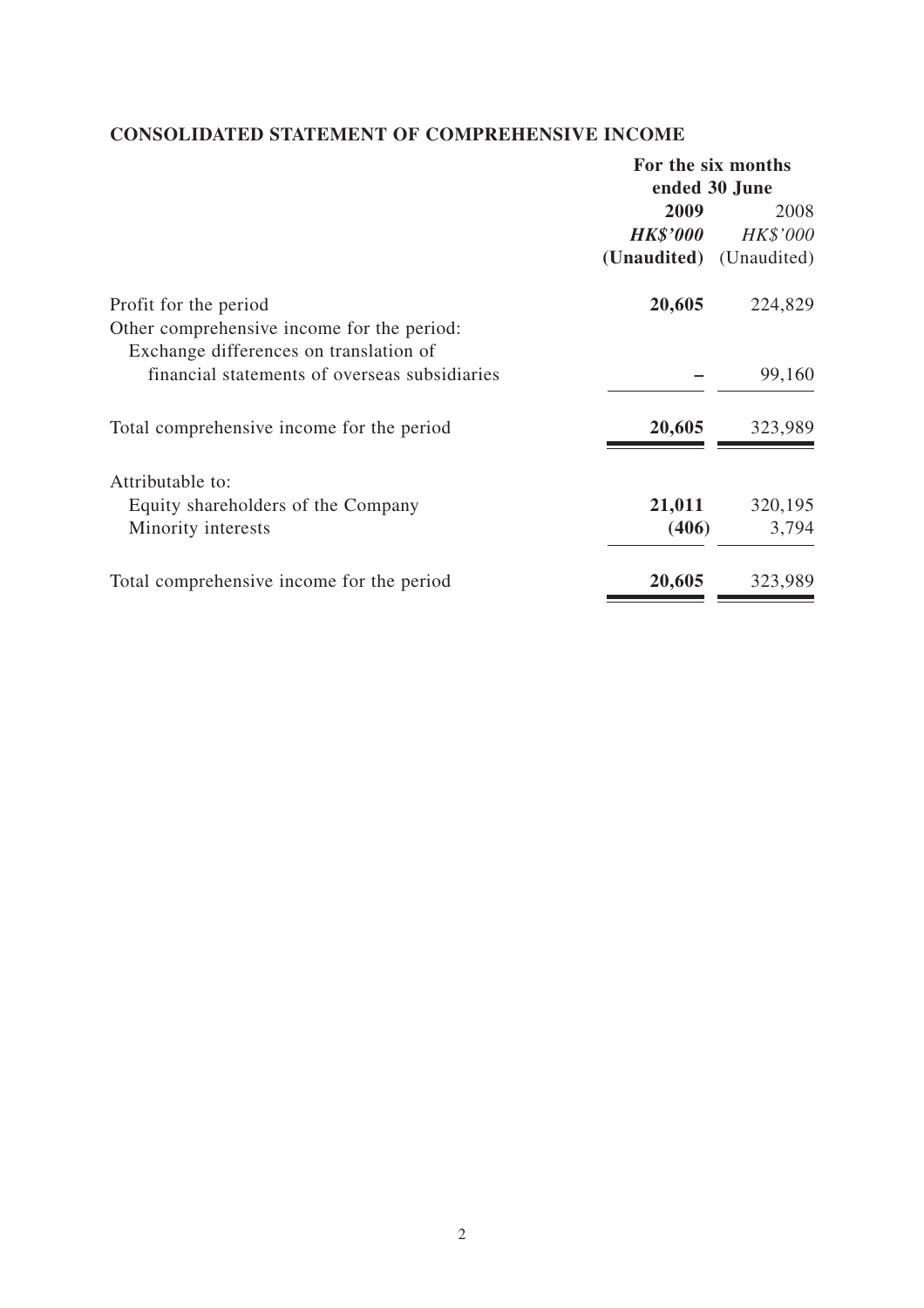# **CONSOLIDATED STATEMENT OF FINANCIAL POSITION**

|                                                                       |             |                 | <b>30 June</b> 31 December |
|-----------------------------------------------------------------------|-------------|-----------------|----------------------------|
|                                                                       |             | 2009            | 2008                       |
|                                                                       | <b>Note</b> | <b>HK\$'000</b> | HK\$'000                   |
|                                                                       |             | (Unaudited)     | (Audited)                  |
| Non-current assets                                                    |             |                 |                            |
| Goodwill                                                              |             | 85,843          | 85,843                     |
| Property, plant and equipment<br>Prepaid lease payments on land under | (9)         | 668,096         | 715,124                    |
| operating leases                                                      |             | 259,571         | 262,444                    |
| Intangible assets                                                     | (10)        | 363,842         | 379,014                    |
| Pledged bank deposit                                                  |             |                 | 15,000                     |
| Restricted bank balance                                               |             | 23,250          | 22,678                     |
| Deferred tax assets                                                   |             | 20,819          | 20,432                     |
|                                                                       |             | 1,421,421       | 1,500,535                  |
| Current assets                                                        |             |                 |                            |
| Prepaid lease payments on land under<br>operating leases              |             | 5,746           | 5,746                      |
| Inventories                                                           |             | 285,100         | 308,837                    |
| Trade and other receivables                                           | (11)        | 376,911         | 412,019                    |
| Prepayments and deposits                                              |             | 46,372          | 70,042                     |
| Tax recoverable                                                       |             | 17,232          | 27,799                     |
| Pledged bank deposits                                                 |             | 127,298         | 119,797                    |
| Restricted bank balances                                              |             | 4,536           | 4,309                      |
| Cash and cash equivalents                                             |             | 860,530         | 765,252                    |
|                                                                       |             | 1,723,725       | 1,713,801                  |
| <b>Current liabilities</b>                                            |             |                 |                            |
| Trade payables                                                        | (12)        | 108,747         | 116,189                    |
| Accruals and other payables                                           |             | 69,798          | 97,120                     |
| Amounts due to directors                                              |             | 778             | 667                        |
| Bank borrowings due within one year                                   | (13)        | 167,452         | 140,123                    |
| Tax payable<br>Deferred consideration payables for                    |             | 8,457           | 9,712                      |
| acquisition of subsidiaries                                           | (14)        |                 | 115,659                    |
|                                                                       |             | 355,232         | 479,470                    |
| Net current assets                                                    |             | 1,368,493       | 1,234,331                  |
| Total assets less current liabilities                                 |             | 2,789,914       | 2,734,866                  |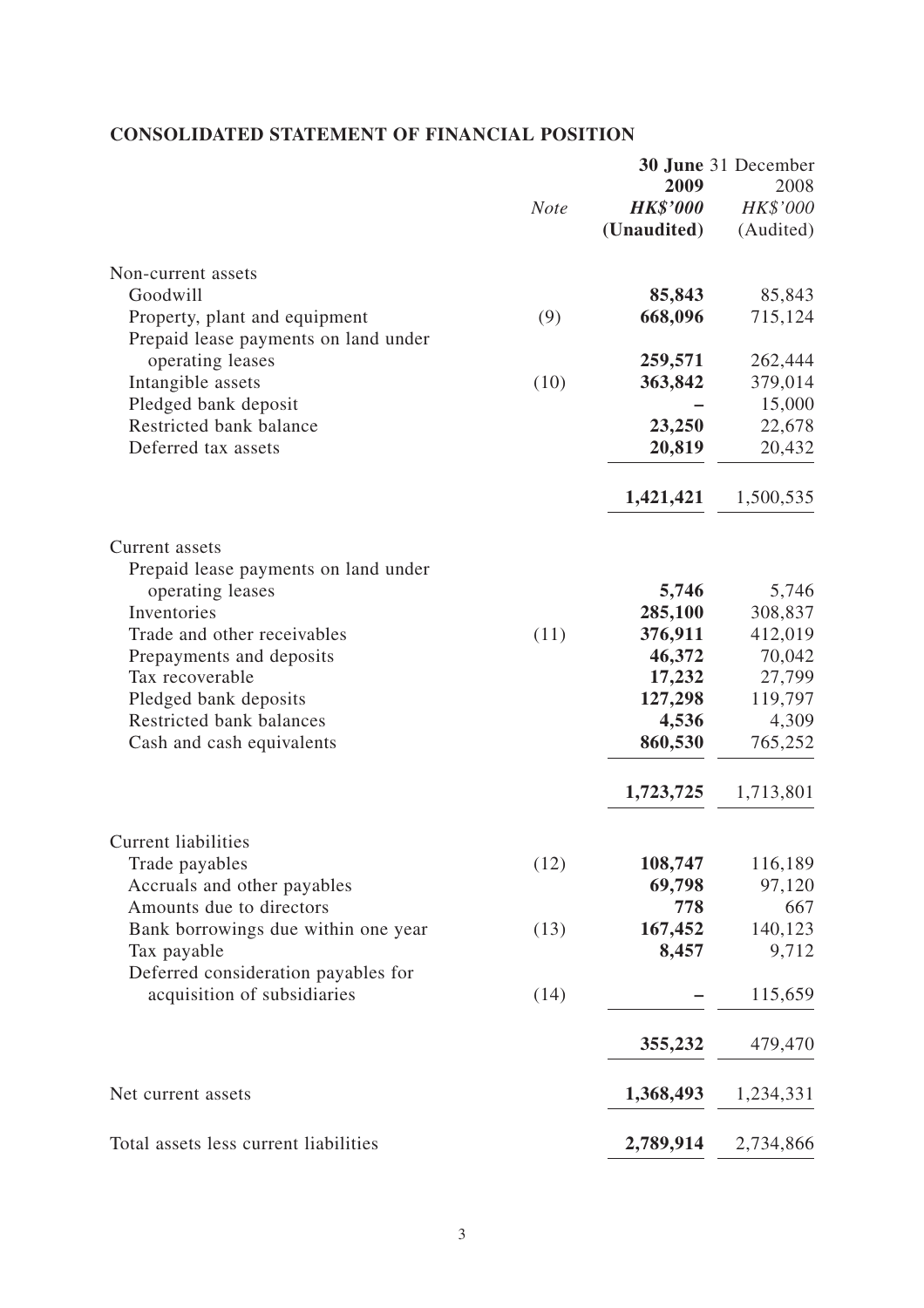|                                            |             |                 | 30 June 31 December |
|--------------------------------------------|-------------|-----------------|---------------------|
|                                            |             | 2009            | 2008                |
|                                            | <b>Note</b> | <b>HK\$'000</b> | HK\$'000            |
|                                            |             | (Unaudited)     | (Audited)           |
| Non-current liabilities                    |             |                 |                     |
| Bank borrowings                            |             | 193,750         | 155,000             |
| Deferred tax liabilities                   |             | 102,030         | 106,337             |
|                                            |             | 295,780         | 261,337             |
| <b>NET ASSETS</b>                          |             | 2,494,134       | 2,473,529           |
| <b>CAPITAL AND RESERVES</b>                |             |                 |                     |
| Share capital                              |             | 142,114         | 142,114             |
| Reserves                                   |             | 2,323,264       | 2,302,253           |
| Equity attributable to equity shareholders |             |                 |                     |
| of the Company                             |             | 2,465,378       | 2,444,367           |
| Minority interests                         |             | 28,756          | 29,162              |
| <b>TOTAL EQUITY</b>                        |             | 2,494,134       | 2,473,529           |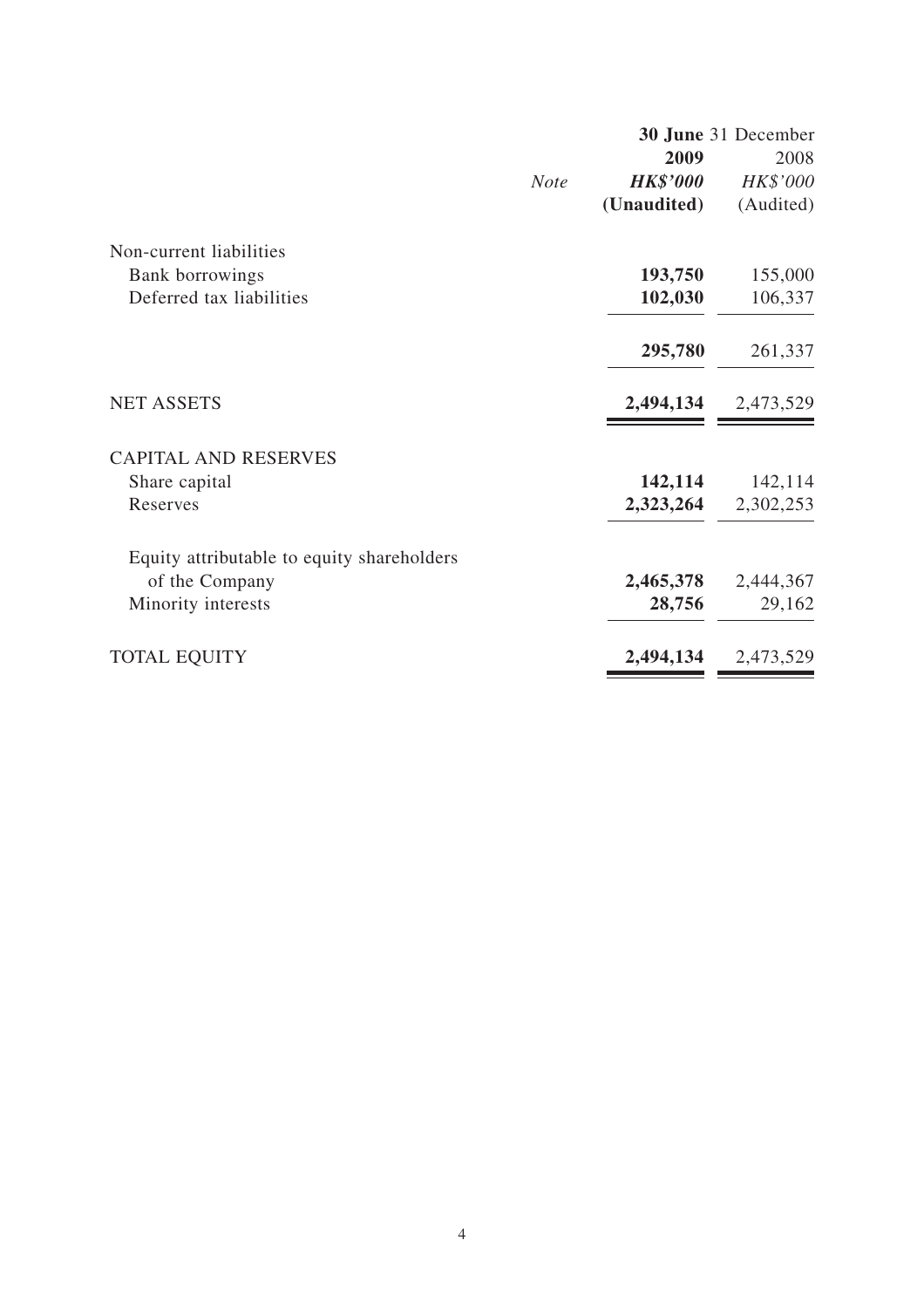# **NOTES TO THE CONDENSED CONSOLIDATED INTERIM FINANCIAL INFORMATION**

### **1. BASIS OF PREPARATION AND CHANGES IN ACCOUNTING POLICIES**

The condensed consolidated interim financial information has been prepared in accordance with the applicable disclosure requirements set out in Appendix 16 to the Rules Governing the Listing of Securities on The Stock Exchange of Hong Kong Limited (the "Listing Rules") and with the Hong Kong Accounting Standard ("HKAS") 34 "Interim financial reporting" issued by the Hong Kong Institute of Certified Public Accountants ("HKICPA").

The condensed consolidated interim financial information does not include all the information and disclosure required in the annual financial statements, and should be read in conjunction with the Group's annual financial statements for the year ended 31 December 2008, which have been prepared in accordance with Hong Kong Financial Reporting Standards ("HKFRSs").

The accounting policies used in the condensed consolidated interim financial information are consistent with those followed in the preparation of the Group's annual financial statements for the year ended 31 December 2008, except for the accounting policy changes that are expected to be reflected in the annual financial statements for the year ending 31 December 2009. Details of these changes in accounting policies are set out below.

The HKICPA has issued a number of new standards, amendments and interpretations that are first effective for the current accounting period of the Group and the Company. Of these, the following developments are relevant to the Group's condensed consolidated interim financial information:

- HKFRS 8 "Operating segments"
- HKAS 1 (revised 2007) "Presentation of financial statements"
- Improvements to HKFRSs (2008)
- Amendments to HKAS 27 "Consolidated and separate financial statements cost of an investment in a subsidiary, jointly controlled entity or associate"
- Amendments to HKFRS 7 "Financial instruments: Disclosures improving disclosures about financial instruments"
- Amendments to HKFRS 2 "Share-based payment vesting conditions and cancellations"

The key impact of these developments on the condensed consolidated interim financial information is as follows:

HKFRS 8 requires segment disclosures to be based on the way that the Group's chief operation decision maker regards and manages the Group. The adoption of HKFRS 8 has resulted in the basis presentation of segment information in a manner that is more consistent with internal reporting provided to the Group's most senior executive management. It has no material effect on the condensed consolidated interim financial information of the Group for the current or prior accounting periods.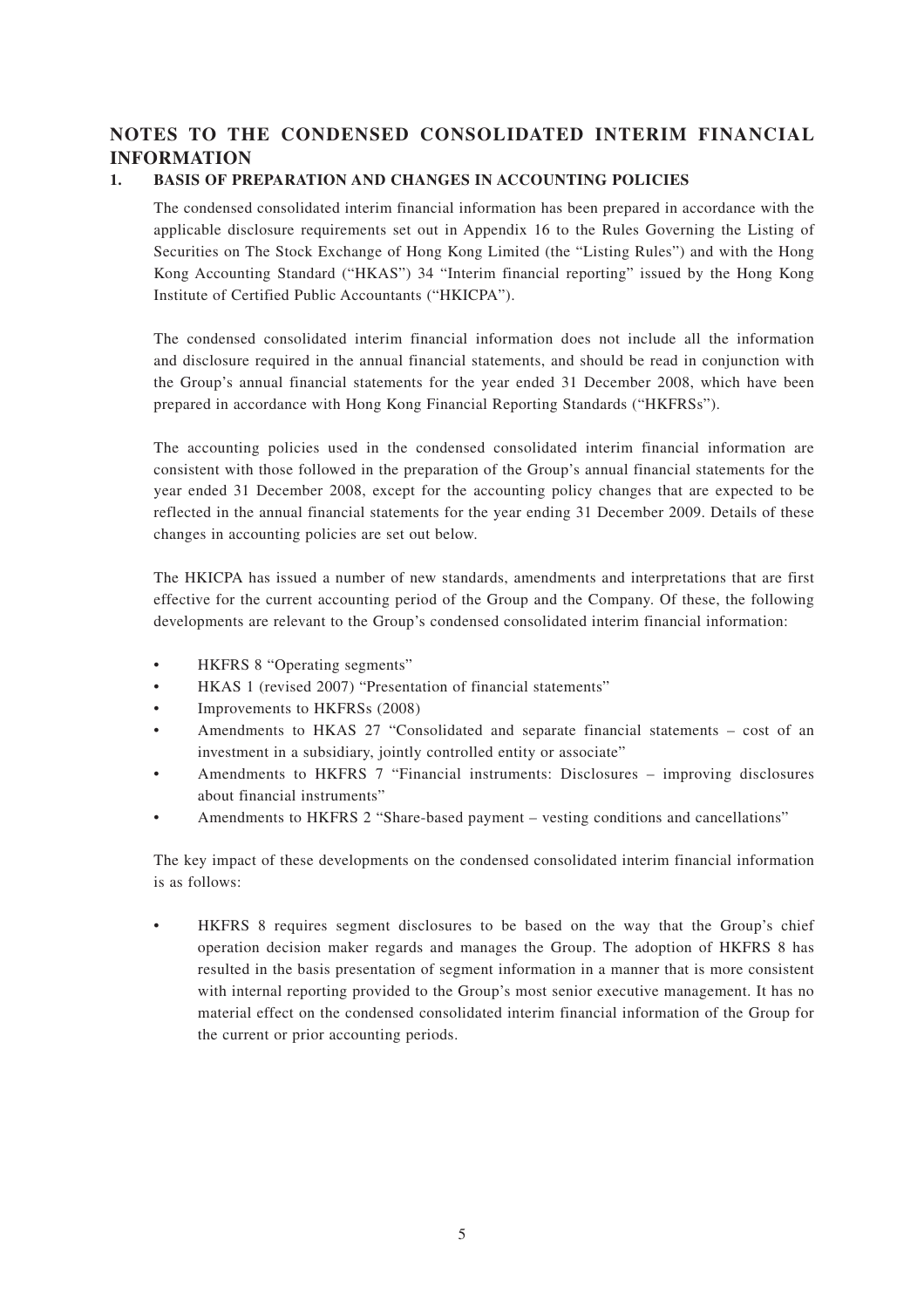• As a result of adoption of HKAS 1 (revised 2007), details of changes in equity during the period arising from transactions with equity shareholders in their capacity as such have been presented separately from all other income and expenses in a revised consolidated statement of changes in equity. All other items of income and expenses are presented in the consolidated income statement, if they are recognised as part of profit or loss for the period, or otherwise in a new primary statement, the consolidated statement of comprehensive income. This change in presentation has no effect on reported profit and loss, total income and expense or net assets for the period presented.

The application of other new standards, amendments and interpretations have no material impact on the results and the financial position of the Group for the current or prior accounting periods. Accordingly, no prior year adjustment is required.

The Group has not early applied any new standards, amendments and interpretations that have been issued but are not yet effective for the six months ended 30 June 2009. The directors of the Company anticipate that the application of these new standards, amendments and interpretations will have no material impact on the results and financial position of the Group.

#### **2. SEGMENT INFORMATION**

The Group manages its businesses by divisions, which are organised by business lines. On firsttime adoption of HKFRS 8 and in a manner consistent with the way in which information is reported internally to Chief Executive Officer, who has been identified as the Group's chief operating decision maker, for the purposes of resource allocation and performance assessment, the Group has identified two reportable segments as follows:

Rare Earth: The manufacture and sale of rare earth products (including fluorescent products) Refractory: The manufacture and sale of refractory products (including high temperature ceramics products and magnesium grains)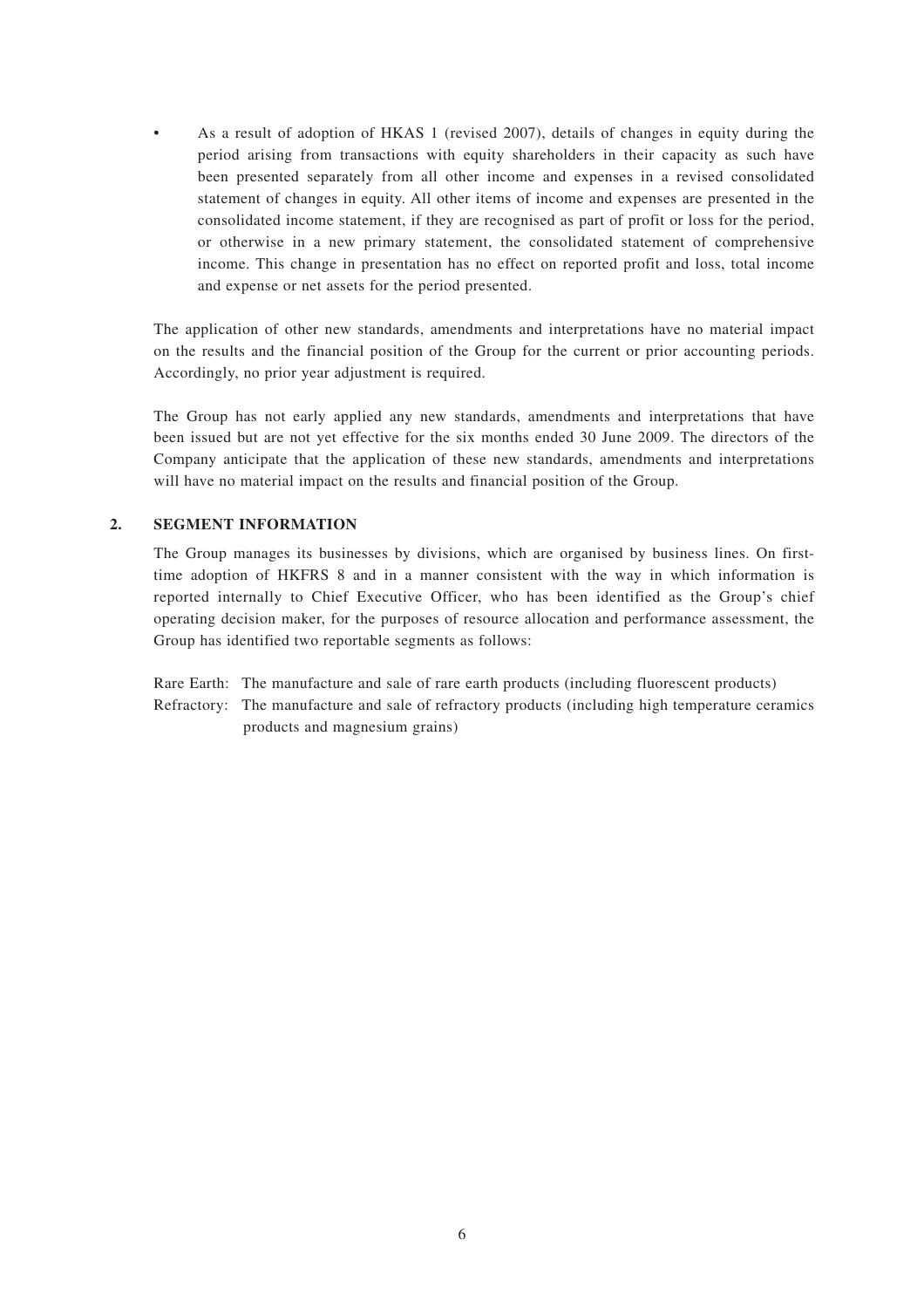### **(a) Segment results, assets and liabilities**

|                                   | <b>Rare Earth</b><br>Refractory  |                   |                 | <b>Total</b> |                 |              |
|-----------------------------------|----------------------------------|-------------------|-----------------|--------------|-----------------|--------------|
|                                   | For the six months ended 30 June |                   |                 |              |                 |              |
|                                   | 2009                             | 2008              | 2009            | 2008         | 2009            | 2008         |
|                                   | <b>HK\$'000</b>                  | HK\$'000          | <b>HK\$'000</b> | HK\$'000     | <b>HK\$'000</b> | HK\$'000     |
| Reportable segment                |                                  |                   |                 |              |                 |              |
| revenue (revenue                  |                                  |                   |                 |              |                 |              |
| from external                     |                                  |                   |                 |              |                 |              |
| customers)                        | 259,670                          | 346,947           | 240,273         | 436,933      | 499,943         | 783,880      |
| Reportable segment                |                                  |                   |                 |              |                 |              |
| profit (adjusted<br>profit before |                                  |                   |                 |              |                 |              |
| taxation)                         | 4,758                            | 81,566            | 47,289          | 164,330      | 52,047          | 245,896      |
|                                   |                                  |                   |                 |              |                 |              |
| Interest income                   | 4,436                            | 914               | 941             | 1,432        | 5,377           | 2,346        |
| Finance costs                     | (2,902)                          | (3,364)           |                 |              | (2,902)         | (3,364)      |
| Depreciation and                  |                                  |                   |                 |              |                 |              |
| amortisation                      | (39,216)                         | (23, 055)         | (26, 202)       | (22, 539)    | (65, 418)       | (45, 594)    |
| Income tax                        | (8,531)                          | (21, 844)         | (11,906)        | (44, 287)    | (20, 437)       | (66, 131)    |
|                                   |                                  | <b>Rare Earth</b> |                 | Refractory   |                 | <b>Total</b> |
|                                   | 30 June                          | 31 December       | 30 June         | 31 December  | 30 June         | 31 December  |
|                                   | 2009                             | 2008              | 2009            | 2008         | 2009            | 2008         |
|                                   | <b>HK\$'000</b>                  | HK\$'000          | <b>HK\$'000</b> | HK\$'000     | <b>HK\$'000</b> | HK\$'000     |
| Reportable                        |                                  |                   |                 |              |                 |              |
| segment assets                    | 1,762,650                        | 1,757,339         | 1,598,474       | 1,589,510    | 3,361,124       | 3,346,849    |
| Additions to                      |                                  |                   |                 |              |                 |              |
| non-current                       |                                  |                   |                 |              |                 |              |
| segment assets                    | 233                              | 545               | 115             | 59,334       | 348             | 59,879       |
| Reportable segment                |                                  |                   |                 |              |                 |              |
| liabilities                       | 637,927                          | 652,470           | 207,428         | 235,825      | 845,355         | 888,295      |
|                                   |                                  |                   |                 |              |                 |              |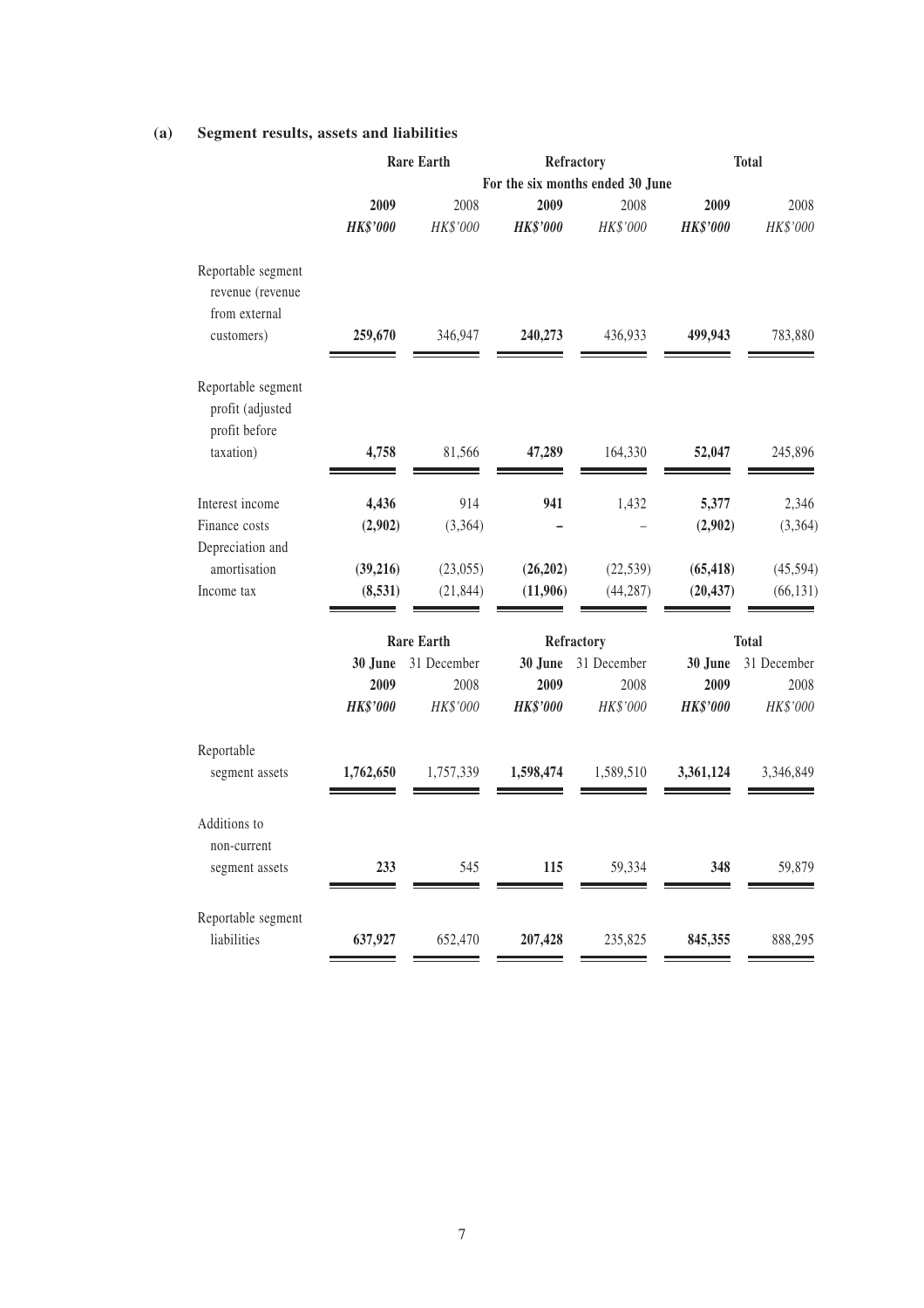|                                          | For the six months |             |  |
|------------------------------------------|--------------------|-------------|--|
|                                          | ended 30 June      |             |  |
|                                          | 2009               | 2008        |  |
|                                          | <b>HK\$'000</b>    | HK\$'000    |  |
| Profit                                   |                    |             |  |
| Reportable segment profit                | 52,047             | 245,896     |  |
| Interest income                          | 6,907              | 4,551       |  |
| Other income, net                        | 100                | 49,411      |  |
| Finance costs                            | (9, 453)           | (3,385)     |  |
| Unallocated corporate expenses           | (8,559)            | (5,513)     |  |
| Profit before taxation                   | 41,042             | 290,960     |  |
|                                          | 30 June            | 31 December |  |
|                                          | 2009               | 2008        |  |
|                                          | <b>HK\$'000</b>    | HK\$'000    |  |
| Assets                                   |                    |             |  |
| Reportable segment assets                | 3,361,124          | 3,346,849   |  |
| Elimination of inter-segment receivables | (446, 048)         | (332, 379)  |  |
|                                          | 2,915,076          | 3,014,470   |  |
| Unallocated corporate assets             | 230,070            | 199,866     |  |
| Total assets                             | 3,145,146          | 3,214,336   |  |
| Liabilities                              |                    |             |  |
| Reportable segment liabilities           | 845,355            | 888,295     |  |
| Elimination of inter-segment payables    | (446, 048)         | (332, 379)  |  |
|                                          | 399,307            | 555,916     |  |
| Unallocated corporate liabilities        | 251,705            | 184,891     |  |
| Total liabilities                        | 651,012            | 740,807     |  |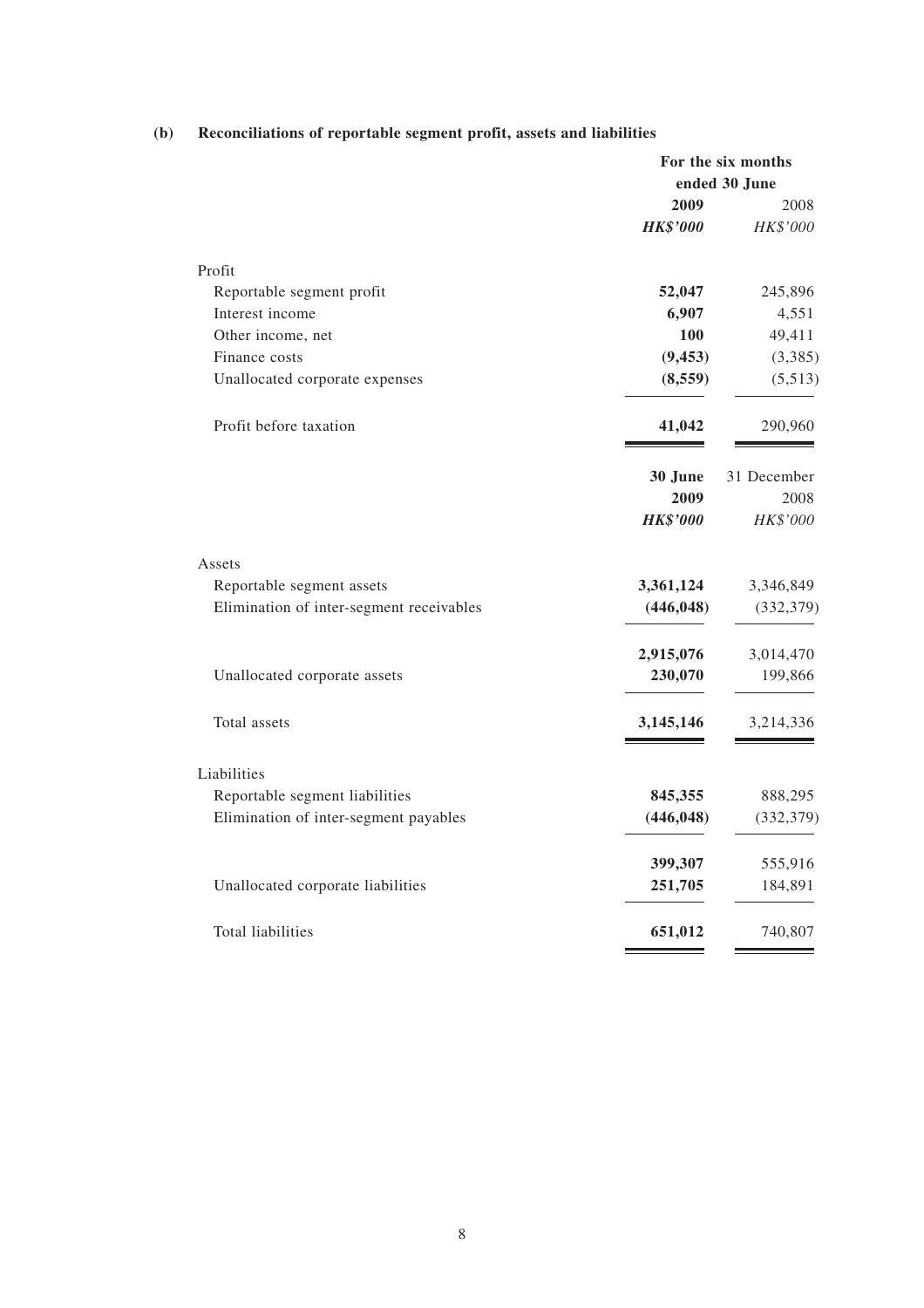### **3. TURNOVER**

|                                                                                                                           | For the six months<br>ended 30 June |          |
|---------------------------------------------------------------------------------------------------------------------------|-------------------------------------|----------|
|                                                                                                                           | 2009<br>2008                        |          |
|                                                                                                                           | <b>HK\$'000</b>                     | HK\$'000 |
| Sales of rare earth products (including fluorescent products)<br>Sales of refractory products (including high temperature | 259,670                             | 346,947  |
| ceramics products and magnesium grains)                                                                                   | 240,273                             | 436,933  |
|                                                                                                                           | 499,943                             | 783,880  |

### **4. FINANCE COSTS**

|                                                       | For the six months<br>ended 30 June |          |
|-------------------------------------------------------|-------------------------------------|----------|
|                                                       |                                     |          |
|                                                       | 2009                                | 2008     |
|                                                       | <b>HK\$'000</b>                     | HK\$'000 |
| Interest expenses on bank borrowings wholly repayable |                                     |          |
| within five years                                     | 9.453                               | 3,385    |
|                                                       |                                     |          |

### **5. PROFIT BEFORE TAXATION**

Profit before taxation has been arrived at after charging:

|                                                                          | For the six months<br>ended 30 June |                 |
|--------------------------------------------------------------------------|-------------------------------------|-----------------|
|                                                                          |                                     |                 |
|                                                                          | 2009                                | 2008            |
|                                                                          | <b>HK\$'000</b>                     | <i>HK\$'000</i> |
| Depreciation of property, plant and equipment                            | 47,376                              | 43,524          |
| Amortisation of prepaid lease payments on land<br>under operating leases | 2,873                               | 2.075           |
| Amortisation of intangible assets                                        | 15,172                              |                 |

### **6. INCOME TAX**

|                                                     | For the six months<br>ended 30 June |          |
|-----------------------------------------------------|-------------------------------------|----------|
|                                                     | 2009                                | 2008     |
|                                                     | <b>HK\$'000</b>                     | HK\$'000 |
| Current tax – Enterprise income tax ("EIT")         |                                     |          |
| - Provision for the period                          | 25,131                              | 66,131   |
| Deferred taxation                                   |                                     |          |
| - Origination and reversal of temporary differences | (4,694)                             |          |
| Income tax charge                                   | 20,437                              | 66,131   |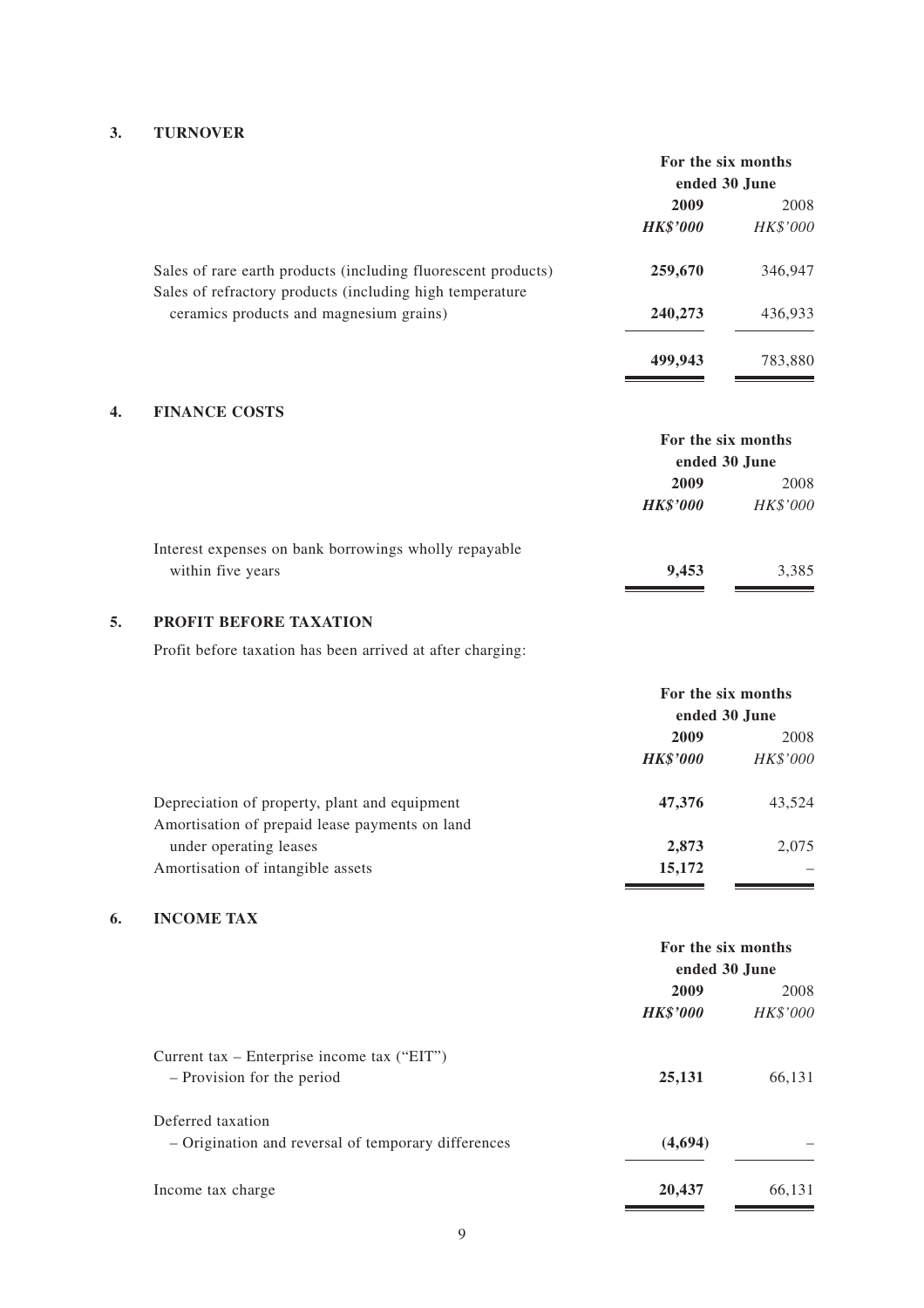The Company was incorporated in the Cayman Islands as an exempted company with limited liability under the Company Law of the Cayman Islands and, accordingly, is exempted from payment of the Cayman Islands income tax.

No provision for Hong Kong profits tax has been made as the Group had no assessable profits subject to Hong Kong profits tax during the period.

The PRC subsidiaries of the Group are subject to PRC EIT at 25% (2008: 25%), except for two PRC subsidiaries of the Group, which are entitled to the exemptions from PRC EIT for two years starting from 2008, followed by a 50% tax relief for the next three years.

#### **7. DIVIDENDS**

During the six months ended 30 June 2009, no final dividend for previous year was declared and paid. For the six months ended 30 June 2008, final dividend for the previous year of HK\$0.04 per share amounted to approximately HK\$56,846,000 was declared and paid.

For the six months ended 30 June 2009, no interim dividend was declared. For the six months ended 30 June 2008, an interim dividend of HK\$0.01 per share amounted to approximately HK\$14,211,000 was declared.

#### **8. EARNINGS PER SHARE**

The calculation of the basic earnings per share is based on the Group's profit attributable to equity shareholders of the Company of approximately HK\$21,011,000 (2008: HK\$222,934,000) and the weighted average number of ordinary shares of 1,421,143,059 (2008: 1,421,143,059) in issue during the six months ended 30 June 2009.

Diluted earnings per share for the six months ended 30 June 2009 is the same as the basic earnings per share as there is no potential dilutive ordinary shares outstanding during the period. For the six months ended 30 June 2008, the calculation of the diluted earnings per share is based on the Group's profit attributable to equity shareholders of the Company of approximately HK\$222,934,000 and the weighted average number of ordinary shares of 1,421,679,172 in issue after adjusting for the effect of all dilutive potential ordinary shares during the period.

#### **9. PROPERTY, PLANT AND EQUIPMENT**

During the six months ended 30 June 2009, the Group spent approximately HK\$348,000 (2008: HK\$59,879,000) on additions to property, plant and equipment.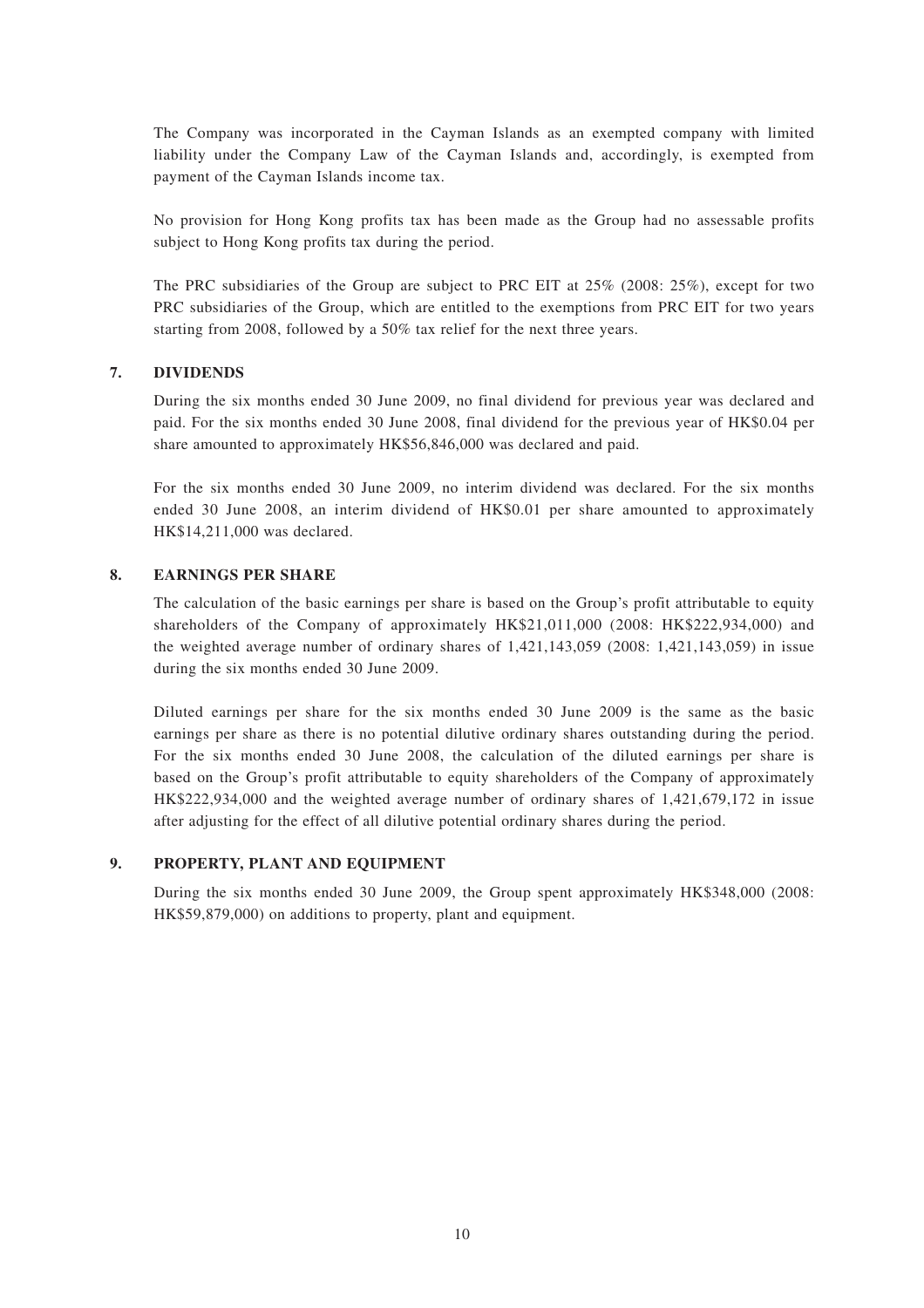### **10. INTANGIBLE ASSETS**

At 30 June 2009, intangible assets comprised:

|                                                                      | 30 June                 | 31 December             |
|----------------------------------------------------------------------|-------------------------|-------------------------|
|                                                                      | 2009<br><b>HK\$'000</b> | 2008<br><i>HK\$'000</i> |
|                                                                      |                         |                         |
| Exclusive right to purchase rare earth minerals                      | 195,205                 | 201,502                 |
| Technical know-how for preliminary separation of rare earth minerals | 58,603                  | 61,687                  |
| Technical know-how for rare earth metal products                     | 110,034                 | 115,825                 |
|                                                                      |                         |                         |
|                                                                      | 363,842                 | 379,014                 |

# **11. TRADE AND OTHER RECEIVABLES**

The Group allows an average credit period of 30 to 180 days to its trade customers.

At 30 June 2009, trade and other receivables comprised:

|                             | 30 June         | 31 December |
|-----------------------------|-----------------|-------------|
|                             | 2009            | 2008        |
|                             | <b>HK\$'000</b> | HK\$'000    |
| Trade and bills receivables | 366,812         | 402,751     |
| Other receivables           | 10,099          | 9,268       |
|                             | 376,911         | 412,019     |

An ageing analysis of trade and bills receivables is as follows:

|                               | 30 June         | 31 December |
|-------------------------------|-----------------|-------------|
|                               | 2009            | 2008        |
|                               | <b>HK\$'000</b> | HK\$'000    |
| Current to less than 6 months | 307,780         | 324,764     |
| 6 months to less than 1 year  | 59,474          | 82,510      |
| 1 to less than 2 years        | 21,011          | 17,603      |
| Over 2 years                  | 5,513           | 4,840       |
|                               | 393,778         | 429,717     |
| Less: Impairment loss         | (26,966)        | (26,966)    |
|                               | 366,812         | 402,751     |
|                               |                 |             |

The fair values of the Group's trade and other receivables at end of the period approximate to the corresponding carrying amounts due to short-term maturities.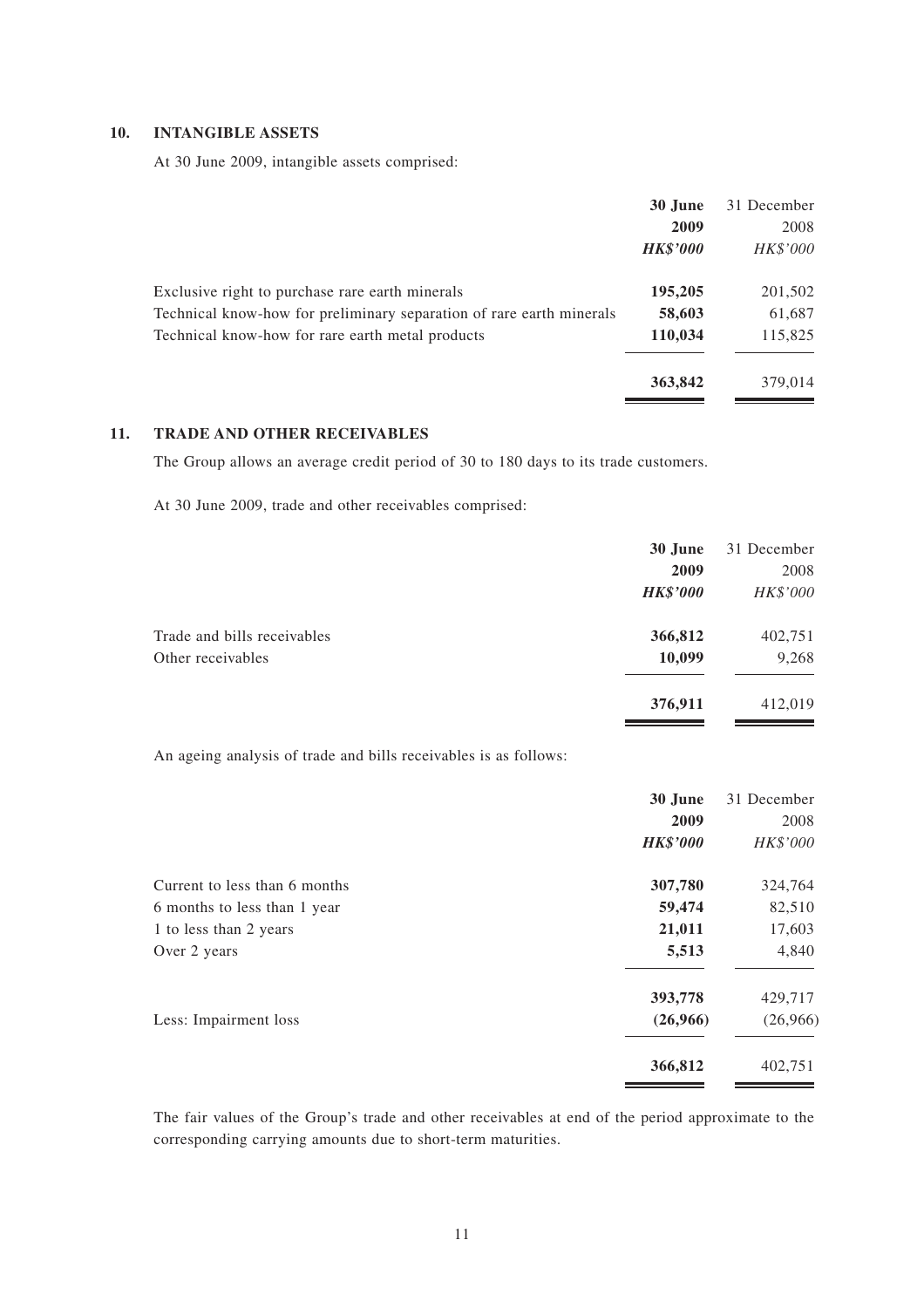#### **12. TRADE PAYABLES**

An ageing analysis of trade payables is as follows:

|                               | 30 June         | 31 December |
|-------------------------------|-----------------|-------------|
|                               | 2009            | 2008        |
|                               | <b>HK\$'000</b> | HK\$'000    |
| Current to less than 6 months | 90,778          | 104,530     |
| 6 months to less than 1 year  | 12,701          | 6,854       |
| 1 to less than 2 years        | 3,450           | 3,329       |
| Over 2 years                  | 1,818           | 1,476       |
|                               | 108,747         | 116,189     |

The fair values of the Group's trade payables at end of the period approximate to the corresponding carrying amounts due to short-term maturities.

#### **13. BANK BORROWINGS**

At 30 June 2009, the bank borrowings are repayable as follows:

|                                  | 30 June         | 31 December |
|----------------------------------|-----------------|-------------|
|                                  | 2009            | 2008        |
|                                  | <b>HK\$'000</b> | HK\$'000    |
| Within 1 year or on demand       | 167,452         | 140,123     |
| After 1 year but within 2 years  | 116,250         | 77,500      |
| After 2 years but within 5 years | 77,500          | 77,500      |
|                                  | 361,202         | 295,123     |
| Denominated in:                  |                 |             |
| Renminbi                         | 105,511         | 108,062     |
| <b>United States Dollars</b>     | 242,691         | 164,561     |
| Hong Kong Dollars                | 13,000          | 22,500      |
|                                  | 361,202         | 295,123     |

All bank borrowings are fixed rate borrowings which carry prevailing interest rates ranging from 1.45% to 6.5% (2008: ranging from 1.88% to 6.5%) per annum.

Except for unsecured long-term bank borrowings of HK\$232,500,000 (2008: HK\$155,000,000), the remaining bank borrowings were secured by the pledged bank deposits of approximately HK\$127,298,000 (2008: HK\$134,797,000) and trade receivables of approximately HK\$10,782,000 (2008: HK\$10,672,000). As at 30 June 2009, the bank had undrawn banking facilities of approximately HK\$22,000,000 (2008: HK\$90,000,000).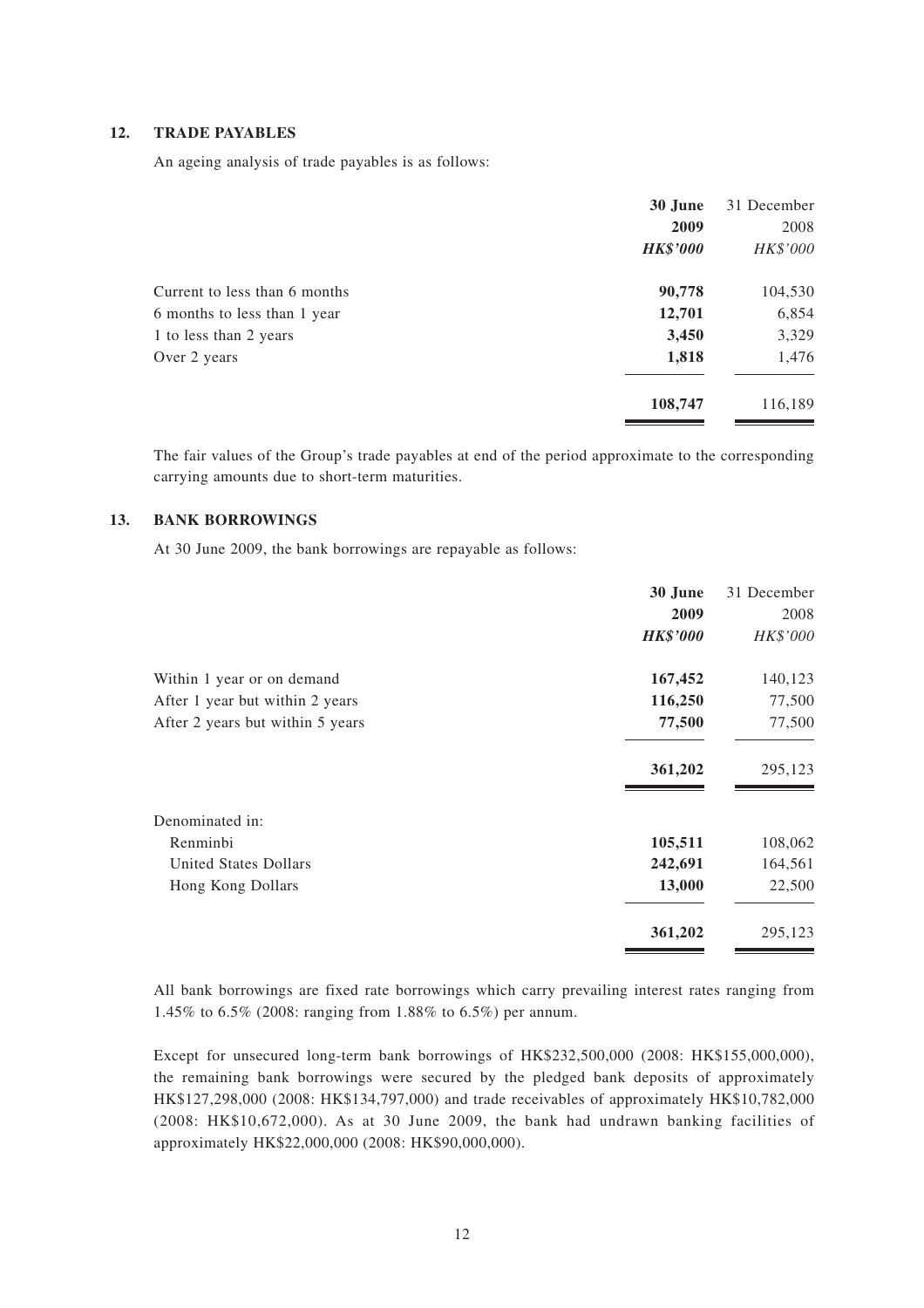The carrying amounts of bank borrowings are not significantly different from their fair values at end of the period.

**14. DEFERRED CONSIDERATION PAYABLES FOR ACQUISITION OF SUBSIDIARIES** During the six months ended 30 June 2009, deferred consideration payables for acquisition of

# **MANAGEMENT DISCUSSION AND ANALYSIS**

subsidiaries was fully settled in cash.

### **Financial Results**

During the period under review, given the slow resolution of the global financial crisis, all business development of the Group was adversely affected by the consistently weak economy condition, a stark difference when compared with the same period last year when the market was booming. The Jianghua Yao Nationality Autonomous County Xinghua Rare Earth Company Limited ("Xinghua Rare Earth") and Heping County Dongye Rare Earth Company Limited ("Dongye Rare Earth"), which were acquired late last year by the Group, began to contribute profit to the Group during the period.

For the six months ended 30 June 2009, the Group recorded a turnover of HK\$499,943,000, approximately 36% less than the HK\$783,880,000 made in the same period last year. Turnover from rare earth products (including fluorescent materials) was HK\$259,670,000, around 25% less than the HK\$346,947,000 in the same period last year and accounting for 52% of the Group's total turnover. Refractory materials business (including high temperature ceramics and magnesium grains) brought in HK\$240,273,000 in turnover, around 45% less than the HK\$436,933,000 recorded in the corresponding period last year and accounting for 48% of the Group's total turnover. The Group's overall gross profit margin was around 17%.

The Group made profit before taxation of HK\$41,042,000, a sharp decline of about 86% when compared to HK\$290,960,000 of the last corresponding period. After deducting taxation of HK\$20,437,000, net profit of the Group amounted to HK\$20,605,000. Earnings per share for the period were 1.48 HK cents.

### **Business Review**

#### *Rare Earth Business*

Hit hard by the global financial crisis, economies around the world continued to deteriorate and consumer confidence plummeted in the first half of 2009 which affected the demand for various products such as motor vehicles and consumer electronics. As a result, the turnover of the Group's rare earth business decreased by 25% to HK\$259,670,000. During the period, the Group only sold approximately 1,000 tonnes of rare earth oxides and downstream products, about 67% less than the quantity sold in the same period last year. Average gross profit margin of the business decreased to about 11%.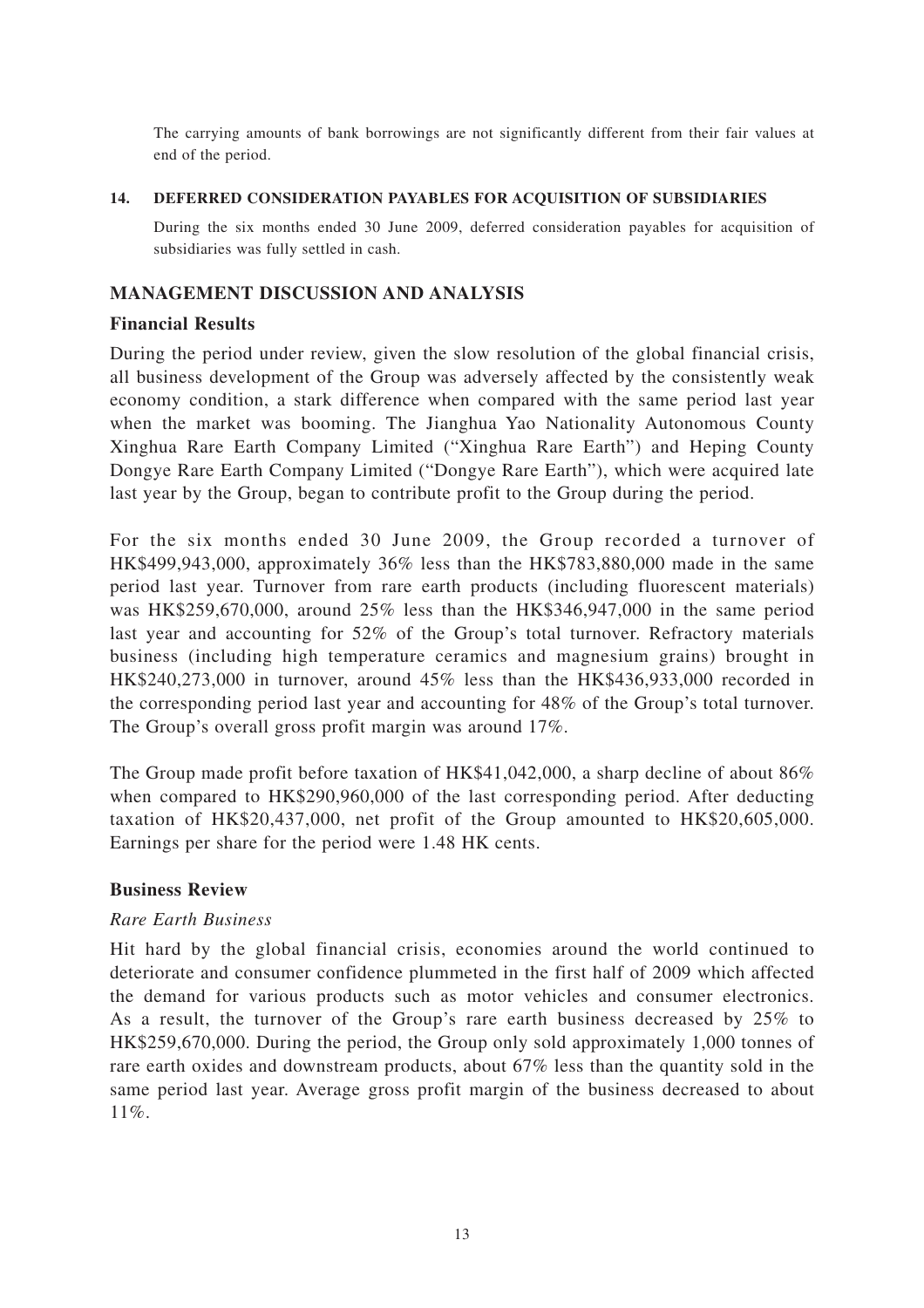Regarding rare earth oxides, the prices of most products dropped amid the sluggish market. For example, praseodymium, neodymium, terbium and dysprosium which are mainly used in magnetic materials dropped by around 30% to 70% in price when compared with the last corresponding period. With sales volume down notably and the general reduction in product price, turnover for the period decreased by more than 50% when compared with the same period last year. Regarding raw material supply, although the prices of major rare earth resources dropped, they were not as sharp as the drop in selling price of products, and with production volume reduced, average cost was pushed up. Thus, the Group recorded operating loss for rare earth oxides business.

The performance of fluorescent materials was also less satisfactory than last year. As the majority of lighting factories in China are exporters to overseas markets in Europe and the United States and those economies went into recession, and correspondingly sales of the Group's fluorescent materials were hampered, turnover was dragged down by about 60%. With reduced production volume leading to rise in average cost, gross profit margin of the division was squeezed to below 15%.

Despite the lack lustre performances of the aforementioned rare earth oxides and downstream products, thanks to the additional contribution from the businesses of rare earth salt derived from preliminary separation of rare earth by groups and rare earth metal products which were newly acquired by the Group, rare earth business was bolstered in both sales and profit. During the period under review, the Group sold about 1,100 tonnes of rare earth salt and about 180 tonnes of rare earth metal. With gross profit margins higher than those of the other rare earth products, these two kinds of products helped to partially offset the decrease in sales of rare earth oxides and fluorescent materials. However, eroded by amortisation of intangible assets, the net profit contribution from these two kinds of products amounted to only approximately HK\$20,000,000 in the first half of the year.

### *Refractory Materials Business*

Refractory materials business was not spared either and shrank substantially in the undesirable macroeconomic climate. The operating environment of the steel and glass industries was affected by the macro economy under pressure in China. Although the demand for refractory materials began to pick up in the second quarter of this year, sales were still sluggish. Turnover from the business for the first half year dropped 45% to HK\$240,273,000 against HK\$436,933,000 of the last corresponding period. As for ordinary refractory materials and high temperature ceramics, sales amount and sales volume were dropped by 42% and 48% respectively. Of the different products in this segment, unshaped casting materials which command a higher gross profit margin recorded a relatively bigger drop of around 90% in turnover when compared with the last corresponding period, making it the main attributor to the dwarfed turnover of the segment. The selling price of most of the products in this segment also declined. The selling price of high temperature ceramics was down overall whereas the average price of fused magnesium grains in the ordinary refractory materials category had an approximately 40% rise in average selling price which mitigated the overall reduction.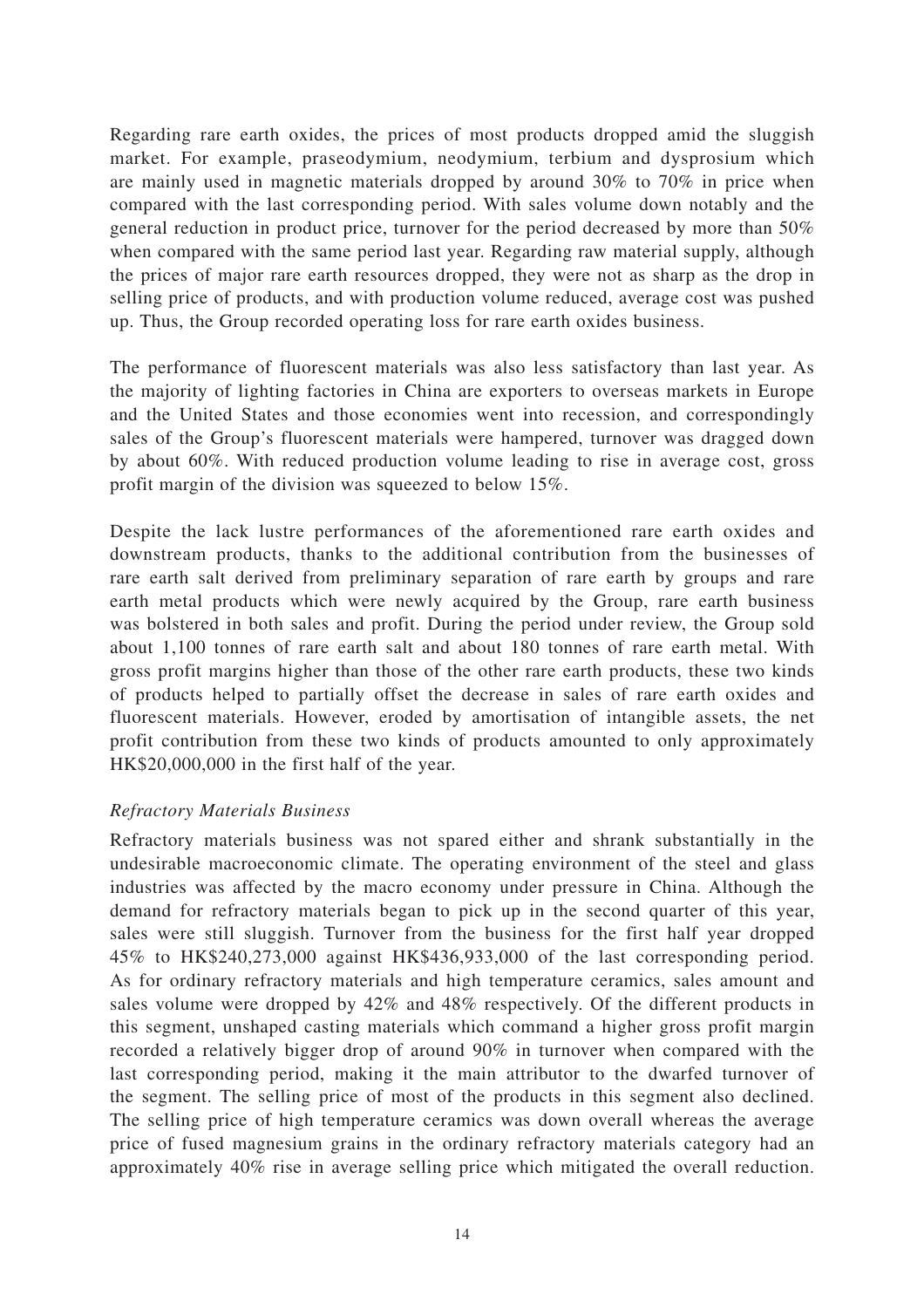In terms of gross profit margin, that of ordinary refractory materials was maintained at above 30% during the period under review and that of high temperature ceramics was at about 20% because of the drop in selling price and sales volume.

As for the fused magnesium grains business, its performance was also restricted by the drop in demand for refractory materials. The Group externally sold only approximately 5,000 tonnes of fused magnesium grains during the period under review, down by more than 70% when compared with the last corresponding period. The drop in sales volume also led to a significant rise in average cost and in turn gross profit margin to narrow to less than 20%.

## **Prospects**

The rare earth market has remained uncertain entering the second half year. Although demand has been recovering gradually, it will still take time for the prices of products to climb. In around May and June of the year, demand for fluorescent materials started to rise, which is an indicator of the worst time for the industry has passed. The synergies resulting from the acquisition of Xinghua Rare Earth and Dongye Rare Earth will also alleviate the negative impacts from the macro economy. Furthermore, determined to protect strategic national resources and support development of the rare earth industry in the long run, the Chinese Government has been gradually reducing the annual export quotas of rare earth products and tightening control over rare earth mining. All these taken into account, the Group remains optimistic about the prospects of the rare earth industry.

To keep expanding its downstream rare earth business and enhancing the added value of products, the Group is working with a leading overseas lamp company to form a joint venture to research, develop, produce and sell quality fluorescent material products. Total investment is estimated at EURO43,500,000. Pursuant to the existing proposal, the Group and the joint venture partner will hold 49.9% and 50.1% interest respectively in the joint venture company, which will have an annual production capacity of about 2,000 tonnes and will sell its major products in the PRC as well as international markets.

In addition, the Group intends to invest around RMB200,000,000 in a high-end LCD rare earth polishing powder production line. The new products, when launched, can satisfy the excess demand of such products in the country currently relying mainly on imports. Upon completion of the project, the Group's annual production capacity for polishing powder will reach 2,000 tonnes, and the production is expected to gradually begin in 2010.

As for refractory material business, it started to pick up in the second quarter after the decline in the first quarter of the year, and, stepping into the third quarter, it has shown more apparent signs of recovery. The business of magnesium grains has also warmed up as a result. Thus, the Group intends to start trial production of phase I of the completed high purity magnesium grains line within a month. It expects related production to generate strong returns for the Group.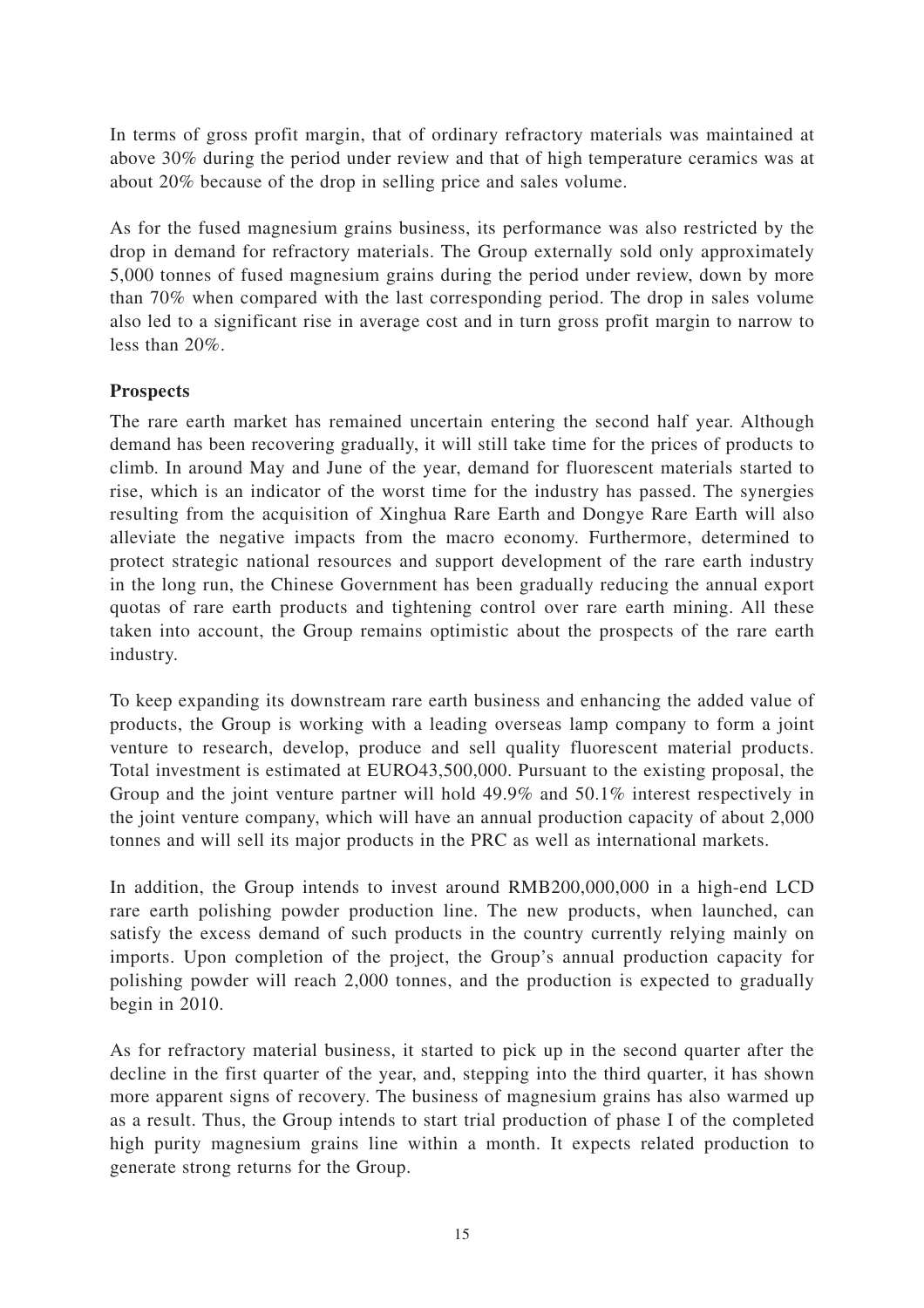# **Liquidity and Financial Resources**

As at 30 June 2009, the Group had cash and bank deposits totaling approximately HK\$1,015,614,000, including deposits valued at around HK\$127,298,000 pledged with banks. In addition, trade receivables valued at around HK\$10,782,000 was also pledged. The pledged deposits and the pledged trade receivables were for securing short term bank loans at HK\$128,702,000 and US\$30,000,000 three-year bank loans. The Group had no material contingent liability and its net current assets were amounted to HK\$1,368,493,000 with total liabilities to total assets ratio at around 21%.

The Group was not exposed to material foreign currency or interest rate risk. Except for the stated deposits and trade receivables pledged, the Group had no other charge on assets.

## **Placing of Shares**

Subsequent to the review period, the Company mounted a fund raising exercise. During the period of July and August of the year, the Company issued 130,000,000 new shares at HK\$1.50 per share by way of placement of existing shares and subscription of new shares. Upon completion of the transaction, the number of issued shares of the Group increased to 1,551,143,059. The net proceeds from the placing will be used as general working capital.

## **Staff and Remuneration**

As at 30 June 2009, the Group had a workforce of approximately 1,300, which was offered with comprehensive remuneration and welfare packages. During the period, around HK\$18,346,000 was incurred in staff costs including directors' emoluments.

# **INTERIM DIVIDEND**

The Board does not recommend the payment of an interim dividend for the six months ended 30 June 2009.

# **PURCHASE, SALE OR REDEMPTION OF THE COMPANY'S LISTED SECURITIES**

There has been no purchase, sale or redemption of any of the Company's listed securities by the Group during the six months ended 30 June 2009.

### **AUDIT COMMITTEE**

The Audit Committee has reviewed, with the assistance of the Company's auditors, the accounting principles and practices adopted by the Group and discussed auditing, internal control and financial reporting matters, including the review of the interim financial statements for the six months ended 30 June 2009 which have not been audited.